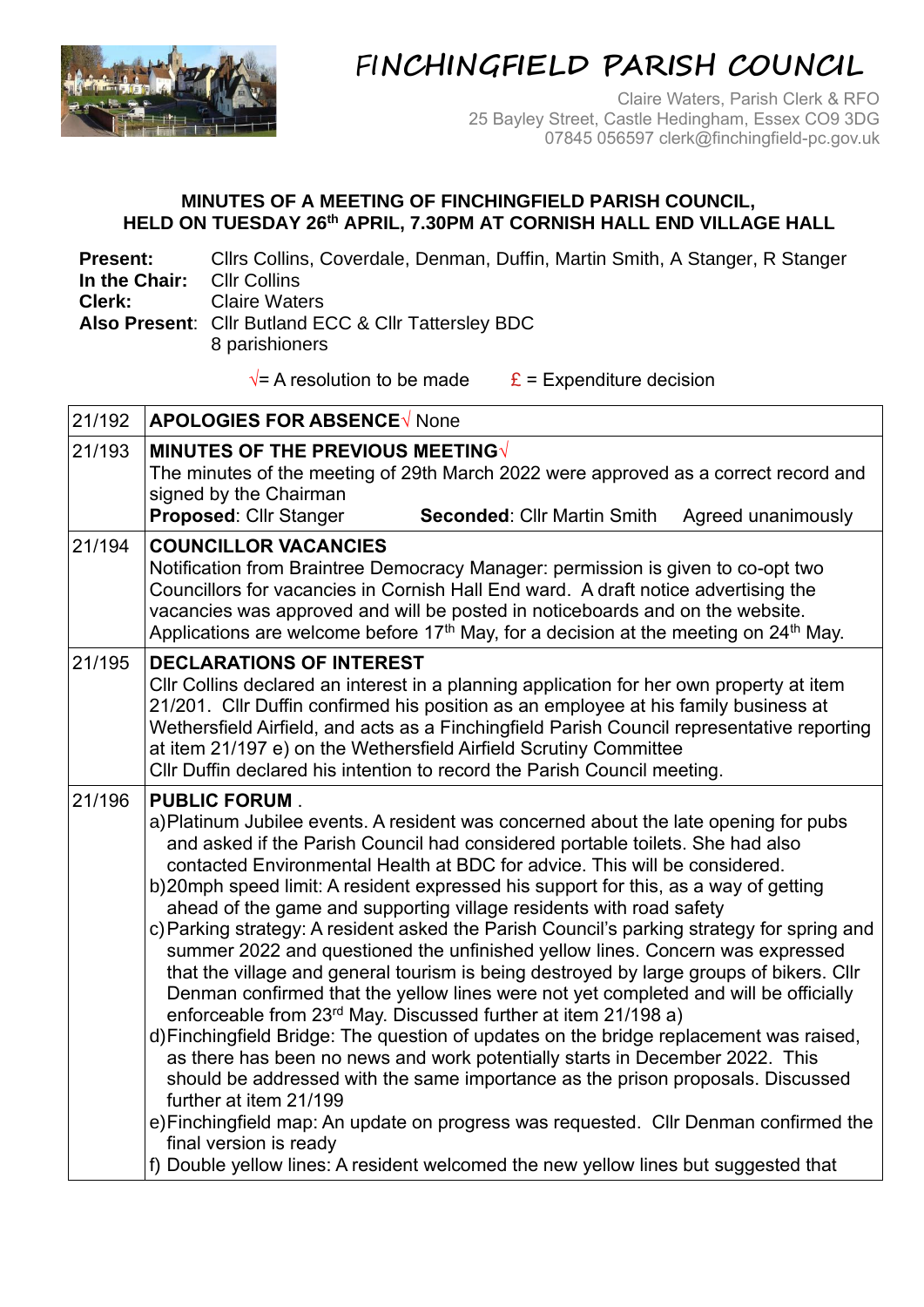|        | these should be extended along the eastern side of the road at Duck End and also<br>around the bend by the Post Office. Discussed further at item 21/198 a)<br>Cllr Denman confirmed he can put more requests in to the Local Highways Panel, but<br>75% of residents in any specific area need to support double yellow lines outside their<br>homes. Cllr Denman and the clerk both urged residents to call the police on the non-<br>emergency number 101 to report any incidents of dangerous parking or anti-social<br>behaviour. The more residents report problems, the more police will be made aware of<br>the extent of the issue, rather than just hearing about it from the Parish Council.<br>Residents are welcome to email clerk@finchingfield-pc.gov.uk to confirm any incidents<br>reported to police so that they can be kept on file for future reference.                                                                                                                                                                                                                                                                                                                                                                                                                                                                                                                                                                                                                                                                                                                                                                                                                                                                                                                                                                                                                                                                                                                                                                                                                                                                                                                                                                                                                                                                                                                                                                                                                                                                                                                                                                                                                                                                                                                                                                                                                                  |
|--------|----------------------------------------------------------------------------------------------------------------------------------------------------------------------------------------------------------------------------------------------------------------------------------------------------------------------------------------------------------------------------------------------------------------------------------------------------------------------------------------------------------------------------------------------------------------------------------------------------------------------------------------------------------------------------------------------------------------------------------------------------------------------------------------------------------------------------------------------------------------------------------------------------------------------------------------------------------------------------------------------------------------------------------------------------------------------------------------------------------------------------------------------------------------------------------------------------------------------------------------------------------------------------------------------------------------------------------------------------------------------------------------------------------------------------------------------------------------------------------------------------------------------------------------------------------------------------------------------------------------------------------------------------------------------------------------------------------------------------------------------------------------------------------------------------------------------------------------------------------------------------------------------------------------------------------------------------------------------------------------------------------------------------------------------------------------------------------------------------------------------------------------------------------------------------------------------------------------------------------------------------------------------------------------------------------------------------------------------------------------------------------------------------------------------------------------------------------------------------------------------------------------------------------------------------------------------------------------------------------------------------------------------------------------------------------------------------------------------------------------------------------------------------------------------------------------------------------------------------------------------------------------------------------------|
| 21/197 | <b>PROGRESS CHECK – written reports in advance if possible please</b><br>Parish Maintenance issues to report and any updates on actions from last meeting<br>a) Drains and sewage update- Cllr Stanger confirmed that jet washing of drains will<br>take place this summer when the weather permits, and probably after the Jubilee<br>b) Oil Spill update - the clerk confirmed that the contractor will carry out the work on<br>Wednesday 27 <sup>th</sup> April<br>Sluice Gate repair update- a new key has been made, which will enable a local<br>C)<br>resident to join the gate response team once they have received full training. Cllr<br>Coverdale confirmed repair work is booked to start on June 15 <sup>th</sup> 2022<br>d) War Memorial renovation update - the clerk confirmed all documents found indicate<br>that the Parish Council owns the War Memorial. A grant application to the War<br>Memorials Trust for funding for maintenance work will be submitted.<br>Wethersfield Airfield Scrutiny Committee update – Cllr Duffin reported that 12<br>e)<br>parishes are now members of WASC, with Sible Hedingham joining most recently.<br>The Braintree Association of Local Councils has also joined, and all 12 member<br>councils are also BALC members so this will strengthen representation.<br>A meeting with the Defence Infrastructure Organisation (DIO) has taken place and a<br>positive dialogue started. The WASC Technical Committee has had a constructive<br>meeting with senior BDC planning and economic development representatives. The<br>Fields Association has a petition which has 9,000 signatures - when it gets to 10,000<br>the Government must provide a response to it. At 100,000 signatures the petition will<br>be considered for debate in Parliament. It can be accessed via<br>https://petition.parliament.uk/petitions/603619. More information from the Fields<br>Association is available at https://www.thefieldsassociation.org/<br>Platinum Jubilee update - Cllr Stanger confirmed that all details of events will be<br>f)<br>published in the Villager Magazine May issue. Some chairs for elderly residents will<br>be provided, these will be named and anyone who needs one can be registered at<br>the Post Office for a designated seat. Parking strategies are being finalised, Cllr<br>Denman is in contact with the Health Centre and a landowner has offered a field for<br>overflow parking on the Saturday if needed. There is a reluctance to contribute to the<br>official BDC list of Platinum Jubilee events as the village does not have capacity for<br>additional visitors and the priority is to provide enjoyable community activities for<br>residents. Cllr Coverdale raised a concern about fly posting publicity on utilities<br>poles, this is not permitted and can cause problems for maintenance workers who |
| 21/198 | need to access the poles.<br><b>HIGHWAYS AND PUBLIC RIGHTS OF WAY</b><br>Update on Highways and Footpath issues and any new problems to report<br>a) Parking Report & Local Highways Panel applications: Cllr S Dedman gave a detailed<br>written report including details of NEPP (North Essex Parking Partnership) activity.                                                                                                                                                                                                                                                                                                                                                                                                                                                                                                                                                                                                                                                                                                                                                                                                                                                                                                                                                                                                                                                                                                                                                                                                                                                                                                                                                                                                                                                                                                                                                                                                                                                                                                                                                                                                                                                                                                                                                                                                                                                                                                                                                                                                                                                                                                                                                                                                                                                                                                                                                                                 |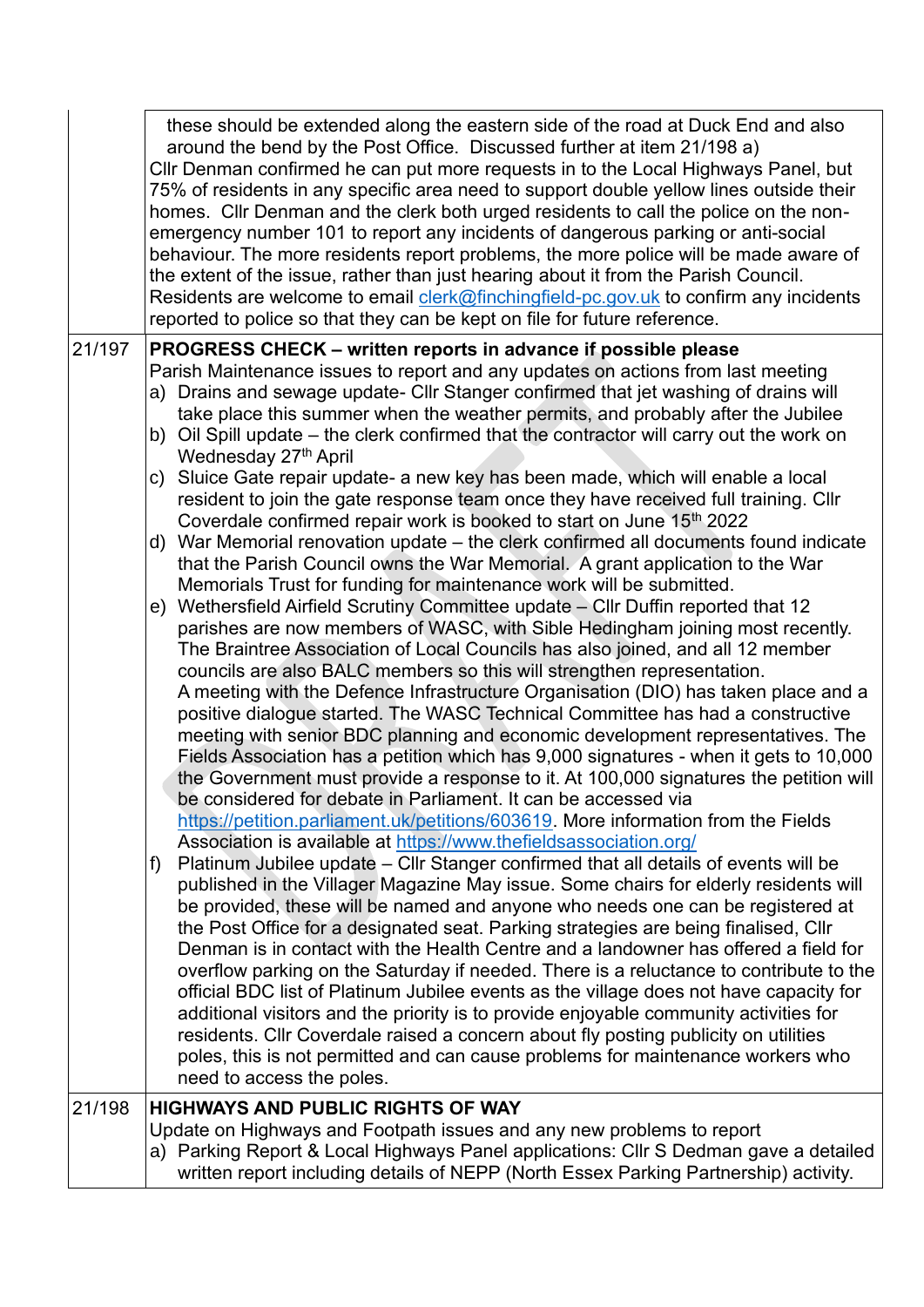|        |                                                        | The full report will be posted on the website https://www.finchingfield-pc.gov.uk/ The<br>following proposals from Cllr Denman's report were approved by the Parish Council<br>for further investigation:                                                                                                                                                                                                                                                                                                                                                                                                                                               |  |  |
|--------|--------------------------------------------------------|---------------------------------------------------------------------------------------------------------------------------------------------------------------------------------------------------------------------------------------------------------------------------------------------------------------------------------------------------------------------------------------------------------------------------------------------------------------------------------------------------------------------------------------------------------------------------------------------------------------------------------------------------------|--|--|
|        | $\bullet$                                              | Push bike (cycling) parking around the green, with promotion of Finchingfield as part<br>of the district's cycle network (BDC Cycling Strategy adopted 2021)                                                                                                                                                                                                                                                                                                                                                                                                                                                                                            |  |  |
|        | $\bullet$                                              | Dedicated parking for disabled visitors                                                                                                                                                                                                                                                                                                                                                                                                                                                                                                                                                                                                                 |  |  |
|        | ٠                                                      | Extra parking along the roadside verge at the Recreation Field                                                                                                                                                                                                                                                                                                                                                                                                                                                                                                                                                                                          |  |  |
|        | $\bullet$                                              | Electric Charging points for visitors and residents.                                                                                                                                                                                                                                                                                                                                                                                                                                                                                                                                                                                                    |  |  |
|        | $\bullet$                                              | Additional parking enforcement resources in co-operation with NEPP. Cllr Butland<br>ECC commented that it might be possible for the Parish Council to pay for additional<br>NEPP officer attendance in Finchingfield at busy periods.                                                                                                                                                                                                                                                                                                                                                                                                                   |  |  |
|        |                                                        | Action: A letter from the clerk to Cllr Butland is required before he can take forward any                                                                                                                                                                                                                                                                                                                                                                                                                                                                                                                                                              |  |  |
|        | applications for further action through Essex Highways |                                                                                                                                                                                                                                                                                                                                                                                                                                                                                                                                                                                                                                                         |  |  |
|        |                                                        | It was recognised by Councillors that the process of making improvements is difficult<br>and time consuming, and each change made has a knock-on effect to another part of<br>the village. It was also noted that restrictions are only effective with enforcement. A<br>vote of thanks to Cllr Denman was proposed by Cllr Martin Smith and was agreed<br>unanimously – as a result of Cllr Denman's hard work some progress is being made.<br>b) Verge damage at Duck End has been reported to the haulage contractor responsible                                                                                                                     |  |  |
|        |                                                        | by Cllr Collins and she is chasing up a response.                                                                                                                                                                                                                                                                                                                                                                                                                                                                                                                                                                                                       |  |  |
|        |                                                        | c) Public Rights of Way: Cllr Collins reported a fallen tree at FP31 which the Parish                                                                                                                                                                                                                                                                                                                                                                                                                                                                                                                                                                   |  |  |
|        |                                                        | Council will remove, and a bridge repair has been reported to Essex Highways.                                                                                                                                                                                                                                                                                                                                                                                                                                                                                                                                                                           |  |  |
|        |                                                        | Action: Clerk to contact the recently appointed PROW officer for Braintree district                                                                                                                                                                                                                                                                                                                                                                                                                                                                                                                                                                     |  |  |
|        |                                                        | and confirm if his area includes Finchingfield.                                                                                                                                                                                                                                                                                                                                                                                                                                                                                                                                                                                                         |  |  |
|        |                                                        |                                                                                                                                                                                                                                                                                                                                                                                                                                                                                                                                                                                                                                                         |  |  |
|        |                                                        |                                                                                                                                                                                                                                                                                                                                                                                                                                                                                                                                                                                                                                                         |  |  |
| 21/199 |                                                        | <b>HIGHWAYS: FINCHINGFIELD BRIDGE REPAIR</b><br>Updated ECC Highways proposals had been received and forwarded to Councillors.<br>Some of these are confidential since they contain technical detail for an application<br>which has not yet been approved. Pre-application documents issued in November 2021<br>are not confidential and will be made available to the public as soon as possible via the<br>website https://www.finchingfield-pc.gov.uk. The main concerns were:<br>a) A temporary bridge has still not been approved by ECC. Cllr Butland explained the<br>planning application process at Essex County Council, with Essex Highways |  |  |
|        |                                                        | submitting a planning application to ECC Development Control. This is the same<br>process as when ECC builds a new school, for example, and complex decisions are<br>brought before Essex County Councillors on the Development Control committee.<br>CIIr Butland asked if the Parish Council would wish the bridge application to be                                                                                                                                                                                                                                                                                                                  |  |  |
|        |                                                        | brought to committee – his offer to request this was accepted with thanks.                                                                                                                                                                                                                                                                                                                                                                                                                                                                                                                                                                              |  |  |
|        | b)                                                     | Public support for a temporary bridge is still needed to persuade the Development                                                                                                                                                                                                                                                                                                                                                                                                                                                                                                                                                                       |  |  |
|        |                                                        | Control committee of the importance to the community. Action: the pre-application                                                                                                                                                                                                                                                                                                                                                                                                                                                                                                                                                                       |  |  |
|        |                                                        | documents will be shared on the website and publicised through social media,                                                                                                                                                                                                                                                                                                                                                                                                                                                                                                                                                                            |  |  |
|        |                                                        | asking residents to register their views about a temporary bridge.                                                                                                                                                                                                                                                                                                                                                                                                                                                                                                                                                                                      |  |  |
|        | C)                                                     | If a temporary bridge is approved, the location needs to be considered in terms of its                                                                                                                                                                                                                                                                                                                                                                                                                                                                                                                                                                  |  |  |
|        |                                                        | effect on nearby listed buildings.                                                                                                                                                                                                                                                                                                                                                                                                                                                                                                                                                                                                                      |  |  |
|        | d)                                                     | The solicitor acting for ECC is requesting land ownership proof for the village green                                                                                                                                                                                                                                                                                                                                                                                                                                                                                                                                                                   |  |  |
|        |                                                        | in order to progress the application. The Village Green registration documents have                                                                                                                                                                                                                                                                                                                                                                                                                                                                                                                                                                     |  |  |
|        |                                                        | been provided, but the solicitor is requesting land registry proof of ownership. Village                                                                                                                                                                                                                                                                                                                                                                                                                                                                                                                                                                |  |  |
|        |                                                        | Greens as common land are registered with Essex County Council under the<br>Commons Registration Act 1965 and are not "owned" in the same way as a property.                                                                                                                                                                                                                                                                                                                                                                                                                                                                                            |  |  |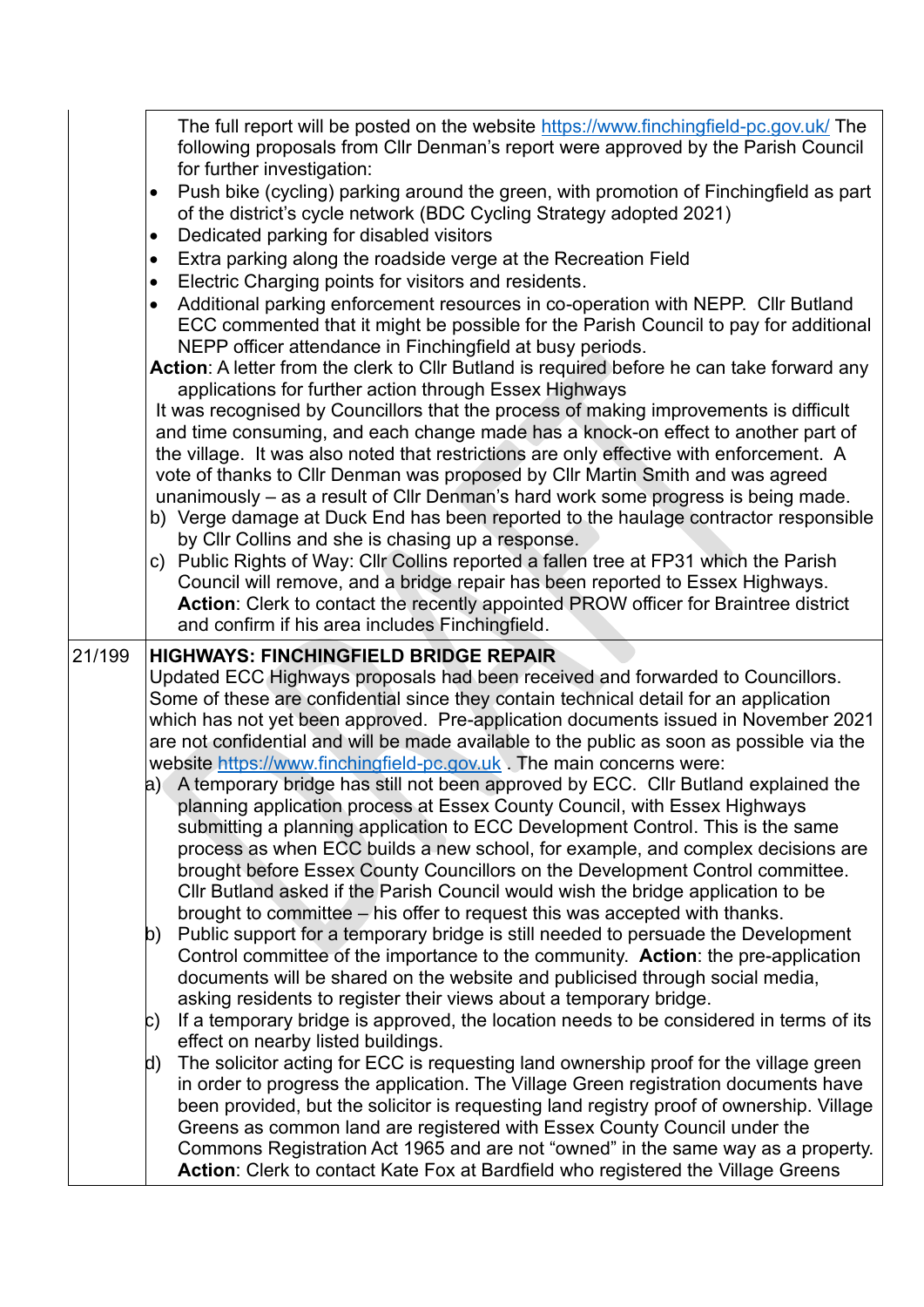| 21/200 | <b>DISTRICT &amp; COUNTY COUNCILLORS REPORTS</b>                                                                                                                                                                                                                                                                                                                                                                                                                                                                                                                                                                                                                                                                                                                                                                                                                                                                                                                                                                                                                                                                                 |  |  |  |
|--------|----------------------------------------------------------------------------------------------------------------------------------------------------------------------------------------------------------------------------------------------------------------------------------------------------------------------------------------------------------------------------------------------------------------------------------------------------------------------------------------------------------------------------------------------------------------------------------------------------------------------------------------------------------------------------------------------------------------------------------------------------------------------------------------------------------------------------------------------------------------------------------------------------------------------------------------------------------------------------------------------------------------------------------------------------------------------------------------------------------------------------------|--|--|--|
|        | <b>CIIr Tattersley BDC</b> reported:<br>BMX Track grant funding - as requested he is forwarding information about grant<br>providers to the clerk, but it is difficult to sift through to find out what is relevant. He<br>suggests Councillors research from the options he is providing.<br>BDC Councillors Community Grant - he was pleased to be able to support the British<br>Legions with a grant application for the "Tommys" at the War Memorial. Cllr Butland has<br>also supported with an ECC grant.<br><b>Clir Butland ECC reported:</b><br>Homes for Ukrainians: 969 requests from refugees have been received, with 654<br>sponsors coming forward. Stansted has around 120 arrivals a day, with a help desk<br>staffed by the Red Cross. Some refugees are arriving via Harwich and arrivals via<br>Eurostar are increasing. ECC are managing school places and safeguarding, with £200<br>cash grants being administered by BDC and the banks are so far being helpful with<br>opening accounts. The response from Essex residents has been tremendous but he is<br>aware that the initial enthusiasm may fade. |  |  |  |
| 21/201 | PLANNING: Applications received√<br>22/00714/FUL Change of use and extension of existing barns to form 1No. three<br>bedroom dwelling and associated amenity<br>Mandalay Farm Pump Lane Walthams Cross CM7 4QP Decision ratified, no objections                                                                                                                                                                                                                                                                                                                                                                                                                                                                                                                                                                                                                                                                                                                                                                                                                                                                                  |  |  |  |
|        | 22/00898/TPOCON Notice of intent to carry out works to tree in a Conservation Area -<br><b>Remove Eucalyptus tree</b><br>Lily Guns Cottage Bardfield Road CM7 4LS<br>No objections                                                                                                                                                                                                                                                                                                                                                                                                                                                                                                                                                                                                                                                                                                                                                                                                                                                                                                                                               |  |  |  |
|        | Cllr Collins declared an interest and left the meeting<br>22/00980/VAR Removal of Condition 10 of approved application 03/01645/COU granted<br>02.12.2003 for: Conversion of redundant traditional agricultural buildings to two<br>holiday/short term let units. Removal of condition would allow for removal of restriction<br>on 2No. existing buildings as holiday accommodation.<br>Daw Street House Daw Street CM7 4LQ<br>No objections<br>Cllr Collins returned to the meeting                                                                                                                                                                                                                                                                                                                                                                                                                                                                                                                                                                                                                                            |  |  |  |
| 21/202 | <b>PLANNING: Applications determined</b><br>21/00669/FUL Construction of 11no. new dwellings with new dedicated access from<br>Brent Hall Road and associated development.<br>Land West of Hill House Brent Hall Road<br><b>Application PERMITTED with S106</b>                                                                                                                                                                                                                                                                                                                                                                                                                                                                                                                                                                                                                                                                                                                                                                                                                                                                  |  |  |  |
| 21/203 | <b>PLANNING: Application update</b><br>19/00069/OUT granted 25.11.20 (Allowed on appeal) for Outline application with some<br>matters reserved except access for the erection of up to 50 dwellings and 0.97ha of<br>public open space, and related development<br>Land West Of Bardfield Road<br>a) Decision on response to the £10,000 offered by the developer to the Parish<br>Council, including determination of any conditions which might be attached<br>Action: Clerk to obtain written offer from the developer for approval by the Parish<br>Council. Clarification also needed on the S106 contribution, clerk to contact Sarah<br><b>Burder at BDC</b><br>Decision on Parish Council involvement in marketing or public engagement events<br>b)<br>held by the developer. These seem to be genuine actions by the developer to<br>engage with the community including working with school parties on archaeology                                                                                                                                                                                                    |  |  |  |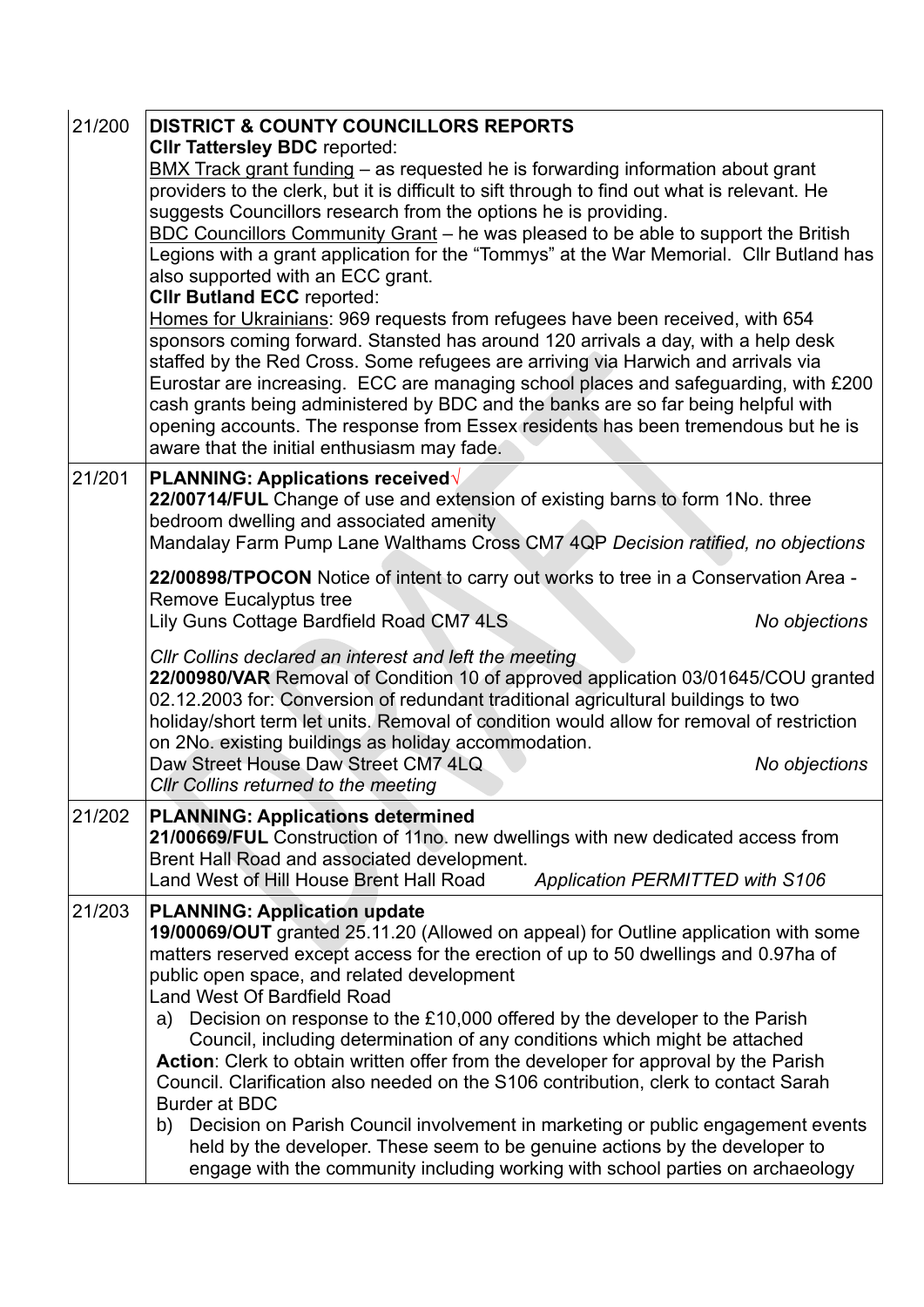|        | and an event at the Village Hall on 14 <sup>th</sup> May to share archaeological findings.                                                                                                                                                                                                                                                                                                                                                                                                                                                                                                                                                                                                                                                                                                                                                                                                                                                                                                                                                                                                                                                                                                                                                                                                                                                                                                         |
|--------|----------------------------------------------------------------------------------------------------------------------------------------------------------------------------------------------------------------------------------------------------------------------------------------------------------------------------------------------------------------------------------------------------------------------------------------------------------------------------------------------------------------------------------------------------------------------------------------------------------------------------------------------------------------------------------------------------------------------------------------------------------------------------------------------------------------------------------------------------------------------------------------------------------------------------------------------------------------------------------------------------------------------------------------------------------------------------------------------------------------------------------------------------------------------------------------------------------------------------------------------------------------------------------------------------------------------------------------------------------------------------------------------------|
| 21/204 | FINANCE £ $\sqrt{ }$<br>a) The monthly payments were approved for authorisation - see Appendix 1<br>Seconded: Cllr R Stanger<br><b>Proposed:</b> Cllr Collins<br>Agreed unanimously<br>b) Banking: The main bank account and Village Hall bank accounts are now open, with<br>the Sportsfield Trust account being transferred shortly to Unity Trust<br><b>RESOLVED:</b> to move all savings accounts from Barclays to Unity Trust savings.<br>Proposed: Cllr Coverdale Seconded: Cllr Denman<br>Agreed unanimously<br>c) Internal Audit: Due to the retirement of the previous internal auditor, the clerk has<br>arranged for Ann Wood to carry out the audit for Finchingfield at the same time as<br>the audit for Castle Hedingham Parish Council. She is an experienced clerk and<br>auditor and the cost will be comparable to the previous Finchingfield internal auditor.<br>Seconded: Cllr A Stanger<br><b>Proposed: Cllr Collins</b><br>Agreed unanimously<br>d) Insurance: No major updates or amendments to insurance were noted for 2022-23.<br>Action: Clerk to provide risk assessment templates for Platinum Jubilee events - the<br>insurance company will need to be informed of community activities.<br>Action: Clerk to check if NFU buildings insurance valuations are provided free of charge.<br>NFU insurance may be an option for buildings insurance for future years. |
| 21/205 | FINCHINGFIELD LAND OWNERSHIP MAP $\sqrt$<br><b>RESOLVED:</b> To work on creation of a map showing ownership of the various open<br>spaces in Finchingfield parish, including the Parish Council, Eastlight Housing, Essex<br><b>County Council etc.</b><br>Action: Cllrs Collins & Duffin will work on obtaining the information                                                                                                                                                                                                                                                                                                                                                                                                                                                                                                                                                                                                                                                                                                                                                                                                                                                                                                                                                                                                                                                                   |
| 21/206 | <b>FINCHINGFIELD WEBSITE√</b><br>A number of updates are needed to the Finchingfield Parish Council website which<br>cannot easily be done by the clerk in the time available, so a cost will be involved<br><b>RESOLVED:</b> To approve any spending on the website up to a limit of £200<br><b>Proposed: Cllr Duffin</b><br><b>Seconded: Cllr Collins</b><br>Agreed unanimously                                                                                                                                                                                                                                                                                                                                                                                                                                                                                                                                                                                                                                                                                                                                                                                                                                                                                                                                                                                                                  |
| 21/207 | PLATINUM JUBILEE TREE PLANTING<br>CIIr Martin Smith confirmed that the national scheme of tree planting for the Jubilee is<br>still operating and planting is expected in October 2022. Decision on where to plant and<br>number of trees: Agenda item for June meeting                                                                                                                                                                                                                                                                                                                                                                                                                                                                                                                                                                                                                                                                                                                                                                                                                                                                                                                                                                                                                                                                                                                            |
| 21/208 | <b>CORNISH HALL END PLAYING FIELD COMMITTEE - CIIr J Martin-Smith</b><br>Gate repair: Actions outstanding from March meeting: Clarification of land ownership<br>and right of access across land. Clerk to obtain all relevant paperwork from Cllrs<br>Stanger and Considine and check any S106 funding available for Cornish Hall End.<br>Three quotes are required for S106 funds                                                                                                                                                                                                                                                                                                                                                                                                                                                                                                                                                                                                                                                                                                                                                                                                                                                                                                                                                                                                                |
| 21/209 | <b>CORRESPONDENCE TO NOTE:</b><br>Duckling ladder: The resident who made the ladder had asked why it is missing. Cllr<br>Coverdale believes it has been washed away for a second time.                                                                                                                                                                                                                                                                                                                                                                                                                                                                                                                                                                                                                                                                                                                                                                                                                                                                                                                                                                                                                                                                                                                                                                                                             |
| 21/210 | <b>Date of Next Meetings</b><br>Thursday 12th May Annual Parish Assembly 7.30pm Finchingfield Village Hall<br>Thursday 12th May Finchingfield Trusts AGM 7.00pm Finchingfield Village Hall<br>$\bullet$<br>Tuesday 24 <sup>th</sup> May Annual Parish Council, Finchingfield Village Hall<br>$\bullet$                                                                                                                                                                                                                                                                                                                                                                                                                                                                                                                                                                                                                                                                                                                                                                                                                                                                                                                                                                                                                                                                                             |
| 21/211 | <b>AGENDA ITEMS FOR NEXT MEETING:</b><br>Concrete outdoor table tennis table                                                                                                                                                                                                                                                                                                                                                                                                                                                                                                                                                                                                                                                                                                                                                                                                                                                                                                                                                                                                                                                                                                                                                                                                                                                                                                                       |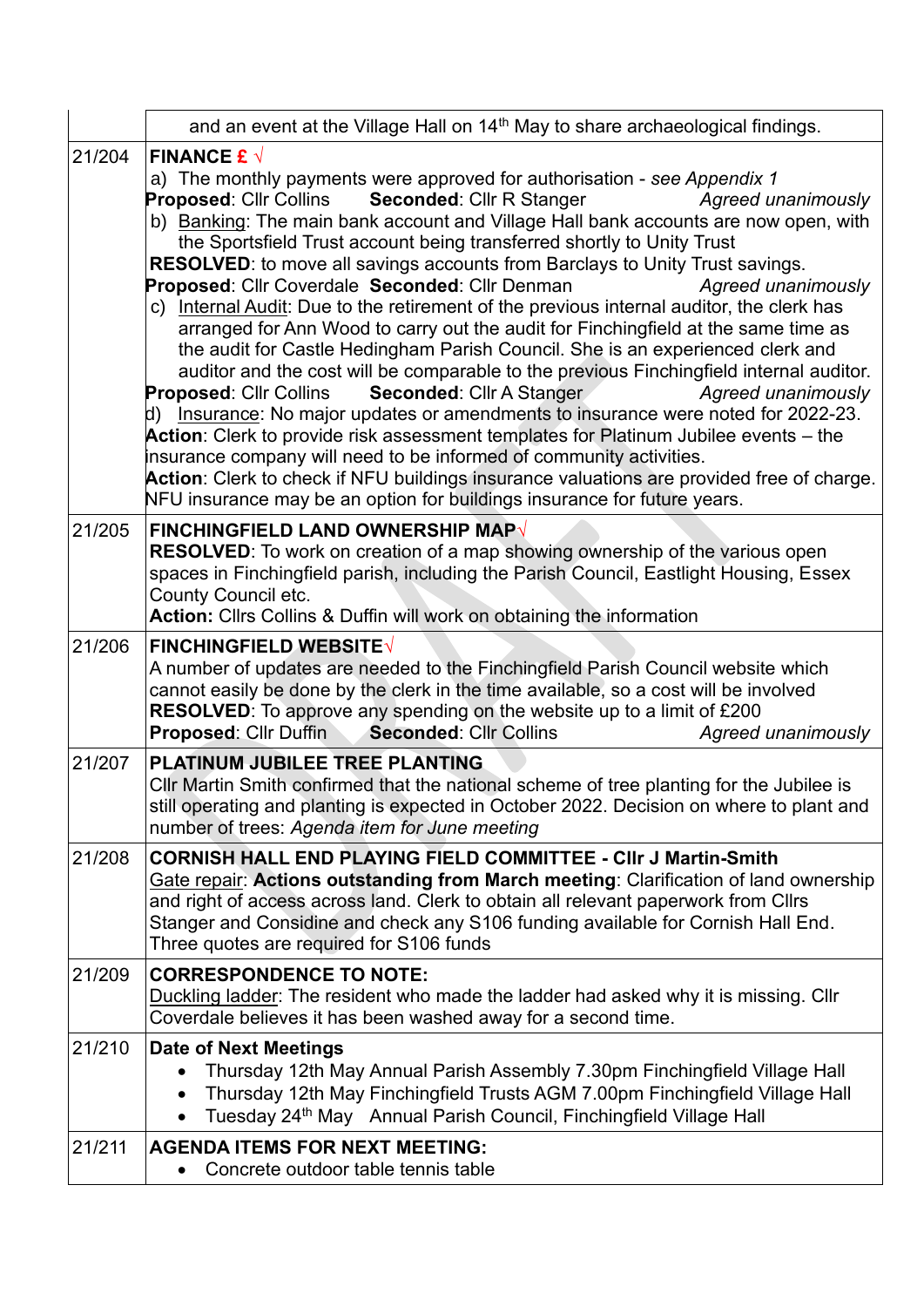| • Pavement resurfacing needed around the village<br>Agenda items to be submitted to the clerk by the end of Monday 16th May please |
|------------------------------------------------------------------------------------------------------------------------------------|
| <b>FINCHINGFIELD PARISH COUNCIL MEETING closed at 9.45pm</b>                                                                       |
| <b>FINCHINGFIELD TRUSTS - Sole Trustee meeting</b><br>This was postponed to the Trusts meeting on May 5th                          |

| Signed by the Chairman | Date |
|------------------------|------|
|                        |      |
|                        |      |
|                        |      |
|                        |      |
|                        |      |
|                        |      |
|                        |      |
|                        |      |
|                        |      |
|                        |      |
|                        |      |
|                        |      |
|                        |      |